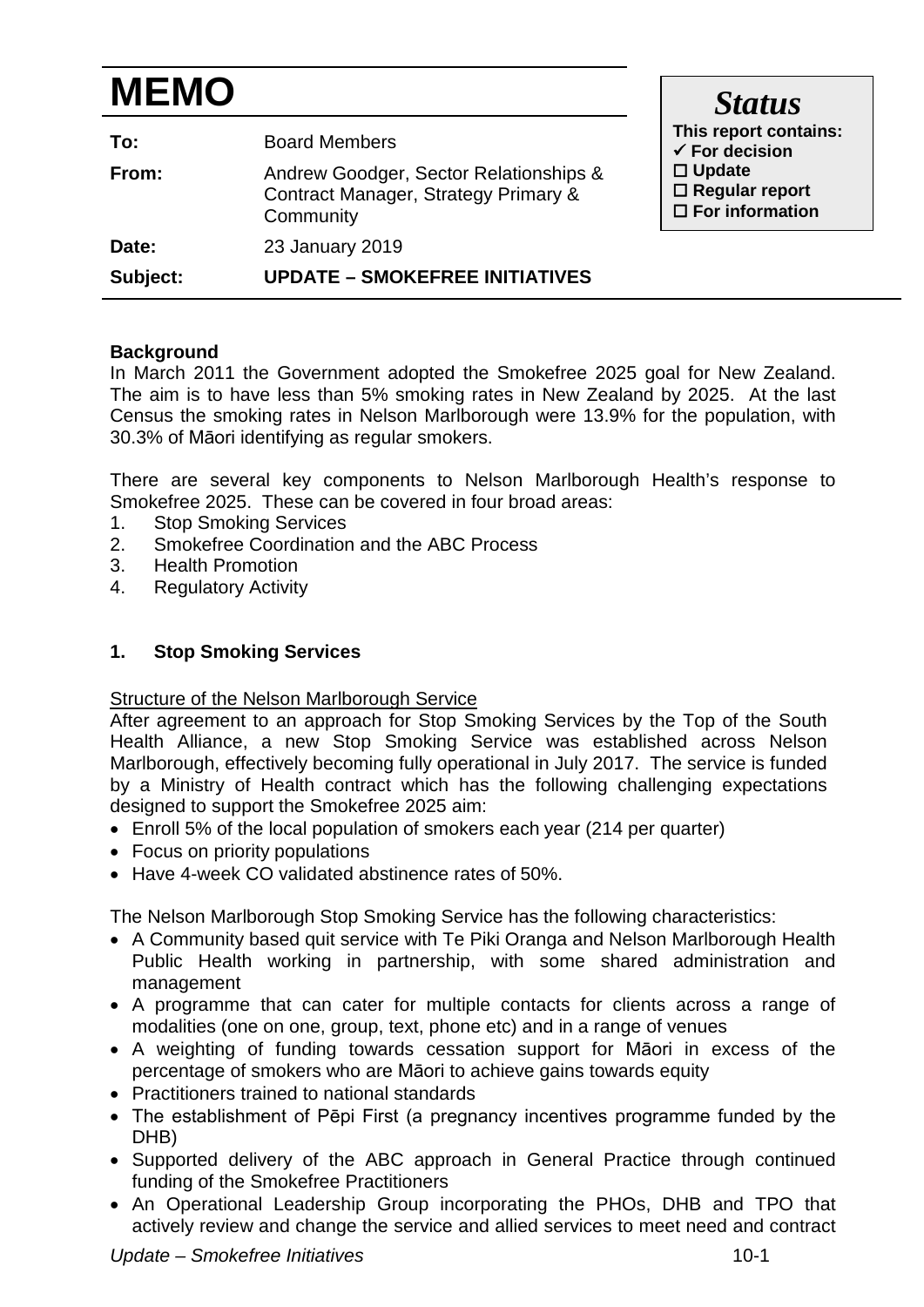expectations

- Links with Health Promotion, particularly around organising group quits
- Supporting referrals from Pharmacies.

#### Stop Smoking Service Results

The Service has an expectation of enrolling 214 people per quarter. As seen in the figure below, the service achieved this for the first time in Q1 2018-19 – one of only five DHB areas to have achieved this despite this service having started 2–3 quarters after most other areas. A key change to how the service operates recently has been the utilisation of Health Promoters to organise group cessation at workplaces and within communities. This has seen enrolment rates increase.

Another key change that occurred in October 2018 was to cease funding for cessation activity in General Practices. The General Practice services were achieving between 22% and 30% quit rates (self-reported at any follow up) with Māori under-represented, which was significantly less than being achieved by the Stop Smoking Service. Funding has been redirected to increasing the number of trained Stop Smoking Practitioners in the service to support increasing referrals.

It is pleasing to see the investment strategy is working for Māori, with over 33% of enrolments being for Māori. Māori currently make up 15.3% of those who smoke.



A challenging quit rate of 50% has been set. Previous achievement for MoH contracted services prior to 2017 were only 35%. As seen in the following figure, the Nelson Marlborough Service has been achieving over 50% for several quarters, although the quit rate for Māori engaged in the service is more variable and generally lower.

The service piloted incentivising quit achievement with a \$50 voucher, but this did not appear to have an impact on Māori, or overall, quit rates and was ceased.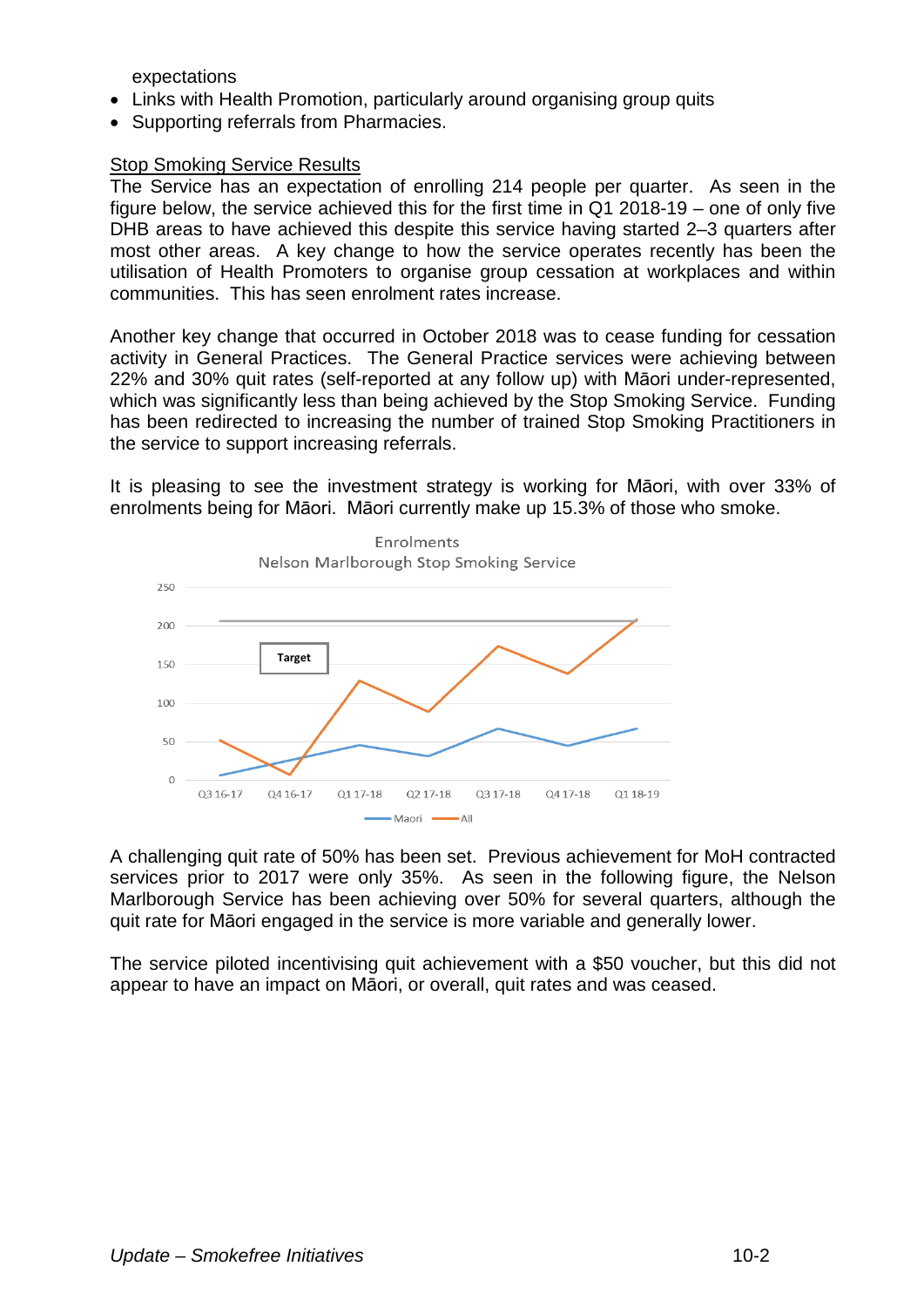

Because the service is achieving highly in several measures, including conversion of referrals to enrolments and rates of those setting a quit date, the Nelson Marlborough service is one of the top performing 2 or 3 services in the country.

The following table shows the results of the Pēpi First programme which incentivises pregnant women to quit through the course of their pregnancy and into the post-natal period. The programme has been generally very successful, with a full evaluation currently being undertaken. Referral rates are the one area that the programme is keen to boost. Work is currently underway to elicit referrals from sonographers undertaking pregnancy ultrasounds and further work to encourage referrals from LMCs is underway.

| <b>Measure</b>                                        | <b>Achievement</b>                           | <b>Target set at</b><br>programme<br><i><b>initiation</b></i> |
|-------------------------------------------------------|----------------------------------------------|---------------------------------------------------------------|
| Referral rate                                         | $\approx$ 38% of pregnant women<br>who smoke | 50%                                                           |
| <b>Enrolment rate</b>                                 | 70% of those referred                        | 70%                                                           |
| <b>Quit Date set</b>                                  | 75% of those enrolled                        | 76%                                                           |
| CO Validated quit rate                                | 47%                                          | 50%                                                           |
| Participation of Māori<br>pregnant women who<br>smoke | 47% of those enrolled                        | $>38\%$                                                       |

*Table 1. Pepi First Results*

## **2. Smokefree Coordination / ABC Process**

The ABC approach (**A**sk about smoking, give **B**rief advice and refer to **C**essation services) has been shown to be an important intervention to increase quit attempts.

There are four key areas where Nelson Marlborough Health is active in this area:

1. PHOs are funded to support the ABC approach in General Practice. They use this funding to have Smokefree Coordinators working with General Practice to support this and to develop systems and processes to support the practices. As at Quarter 1, 2018-19 the GPs contracted to Nelson Bays Primary Health were completing the ABC process with 88% of enrolled patients who smoke, while for Marlborough Primary Health it was 78%.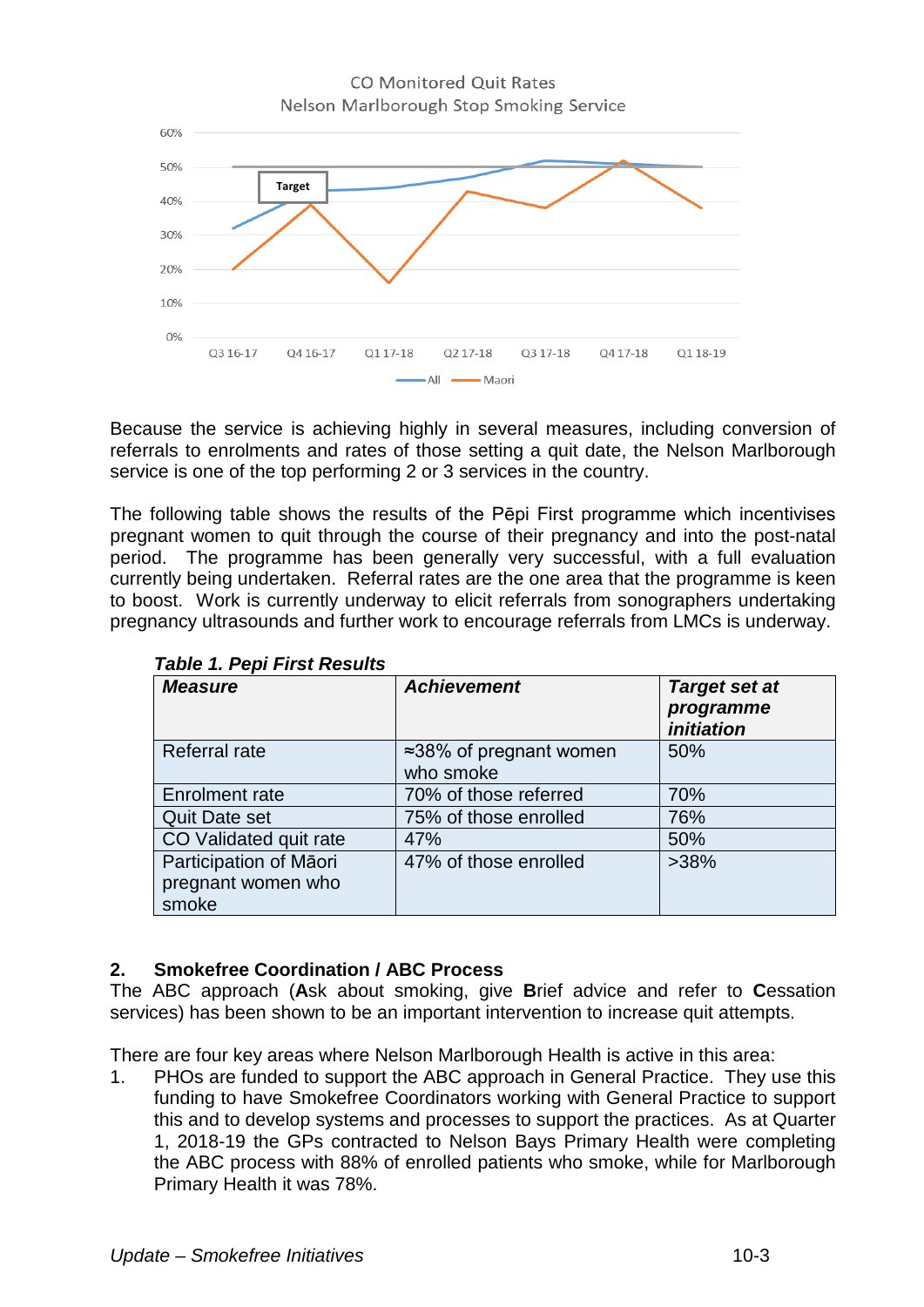- 2. A Smokefree Coordinator is employed by Nelson Marlborough Health to support the ABC approach in DHB services. Current achievement was 98% of patients who smoke being offered support to quit.
- 3. DHB encourages LMCs to undertake the ABC approach. Current achievement was 67% of women being offered support to quit.
- 4. All DHB health contracts have an expectation not only of services to be smokefree, but that the ABC approach is in place for all their services.

#### **3. Health Promotion**

The Smokefree Health Promoters have been very active throughout a range of Nelson, Marlborough and Tasman settings in 2018. A total of 299 organisations have been approached with 12 group programmes delivered to a total of 86 referred participants. The overall number of individual referrals received through a direct referral from Health Promoters in 2018 was 153 with 31 identifying as Māori. Te Piki Oranga have been a key partnership supporting the success of the Smokefree Service, delivering four of the group sessions.

Two workplaces in Tahunanui are highlights from the year::

- One workplace achieving a 100% success rate with one of the two programmes run and a total of 16 referrals made to the Stop Smoking Service. The group session also lead to participants enabling other whānau and community members to quit
- One workplace had 13 out of 14 group members successfully quit as a result of the programme with two more additional referrals from partners of participants.

Additional referrals and quit smoking attempts from whānau and community members highlight the effectiveness of the workplace as a setting for Health Promotion. Support and accountability of the group setting was noted by participants as key to their success and ongoing commitment to remaining smoke free. Both businesses have expressed interest in the WorkWell programme after valuing the impact of the Stop Smoking Service and potential opportunities available through the Health Promotion Team.

The Smokefree Team have also worked alongside the Māori Health Team through their Hauora Direct and Hapū Wānanga programmes. This has involved cross-collaboration of health services working in a number of community settings including Franklin Village in Nelson, an employer in Motueka, Victory and Tahunanui Community Health Centres. Other key areas the Smokefree Health Promoters have supported include Cancer Pathways and Relay for Life.

There has been pressure on the service to cope with the number of referrals received which has impacted on the capacity to promote and generate workplace groups at times. The appointment of a new Group Quit Coach at the end of 2018 will enable greater promotion to continue in this area in 2019.

## **4. Regulatory Activity**

Regulatory activity is undertaken by Nelson Marlborough Health Public Health Service through designated Smokefree Enforcement Officers (SFEO).

SFEO provide advice in response to enquiries and complaints from the public and other stakeholders in relation to the Smokefree Environments Act 1990 (SFE) and its subsequent amendments. Complaints and enquiries may relate to underage sales (tobacco, herbal smoking products, toy tobacco products), workplace smoking, tobacco display and restocking, open and internal smoking areas, tobacco advertising, sale of single cigarettes, cigars – when some tobacco products are sold as cigars but are not.